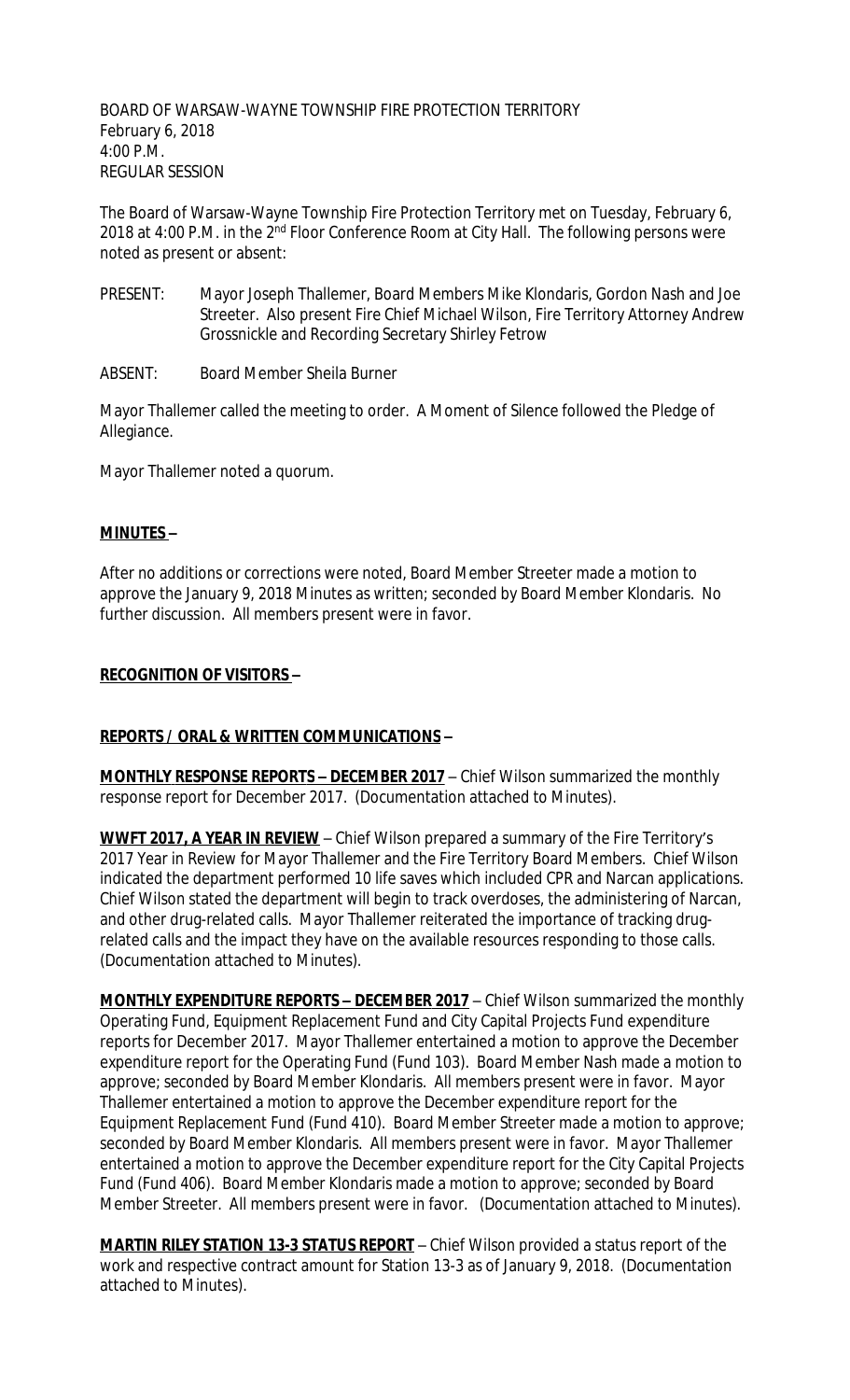**ISO MINI-CONFERENCE** - Chief Wilson recommended Fire Territory Board Members' attendance at the ISO Grading Schedule Conference taking place on March 1, 2018 at the Kosciusko County Justice Building. Sessions will take place throughout the day for insurance agents, government officials, communication center officials, water operators and directors, and fire service. (Documentation attached to Minutes).

**WWFT OATH OF CORE VALUES** – Chief Wilson asked for the Fire Territory Board Members' to review, approve and adopt the Fire Territory's Oath of Core Values. Chief Wilson stated it explains who we are, what we are, and what we do. Mayor Thallemer recommended the Board Members review the Oath this month and include it as an agenda item at the March meeting for ratification. As this would be an upgraded version, Mayor Thallemer asked that the previous version also be included in the agenda. (Documentation attached to Minutes).

## **UNFINISHED BUSINESS –**

## **NEW BUSINESS –**

**MOSAIC BUILDING SOLUTIONS APPLICATION NO. 4 – PERMISSION TO PAY** – Mayor Thallemer indicated the payment application has been submitted to Martin Riley for \$57, 132.00, and Martin Riley has certified the Architect's Certificate for Payment signifying the work has been completed. Board Member Klondaris made a motion to approve Application No. 4; seconded by Board Member Nash. No further discussion. All members present were in favor. (Documentation attached to Minutes).

**MOSAIC BUILDING SOLUTIONS APPLICATION NO. 5 – PERMISSION TO PAY** – Mayor Thallemer indicated the payment application is in the amount of \$100,512.00 and has been certified by Martin Riley. Mayor Thallemer entertained a motion to approve Application No. 5. Board Member Klondaris made a motion; seconded by Board Member Streeter. No further discussion. All members present were in favor. (Documentation attached to Minutes).

**H. J. UMBAUGH & ASSOCIATES - LETTER OF ENGAGEMENT** - After a brief discussion regarding the service and knowledge provided by Paige at H. J. Umbaugh & Associates, Mayor Thallemer entertained a motion to approve the Letter of Engagement. Board Member Nash made a motion to approve; seconded by Board Member Streeter. No further discussion. All members present were in favor. (Documentation attached to Minutes).

**INDIANA STATE DEPARTMENT OF HEALTH – NARCAN AGREEMENT** – Chief Wilson indicated the Kosciusko County Health Department applied for and was awarded a Health Grant for the purchase of Narcan. The Health Department's intent is to distribute the 400 doses to law enforcement agencies, fire service, and EMS services. The Health Department chose, and asked the Warsaw-Wayne Fire Territory and Kosciusko County Sheriff's Department to be the two receiving agencies and oversee the program. Due to a time restraint, Mayor Thallemer has signed the Agreement. Board Member Streeter made a motion to accept the Agreement; seconded by Board Member Klondaris. No further discussion. All members present were in favor. (Documentation attached to Minutes).

# **TRAVEL REQUESTS** –

Chief Wilson summarized the travel requests as listed on the WWFT Travel Requests spreadsheet. Mayor Thallemer entertained a motion to approve the travel requests. Board Member Nash made a motion to approve; seconded by Board Member Klondaris. No further discussion. All members present were in favor. (Documentation attached to Minutes).

### **OTHER MATTERS THAT MAY COME BEFORE THE BOARD –**